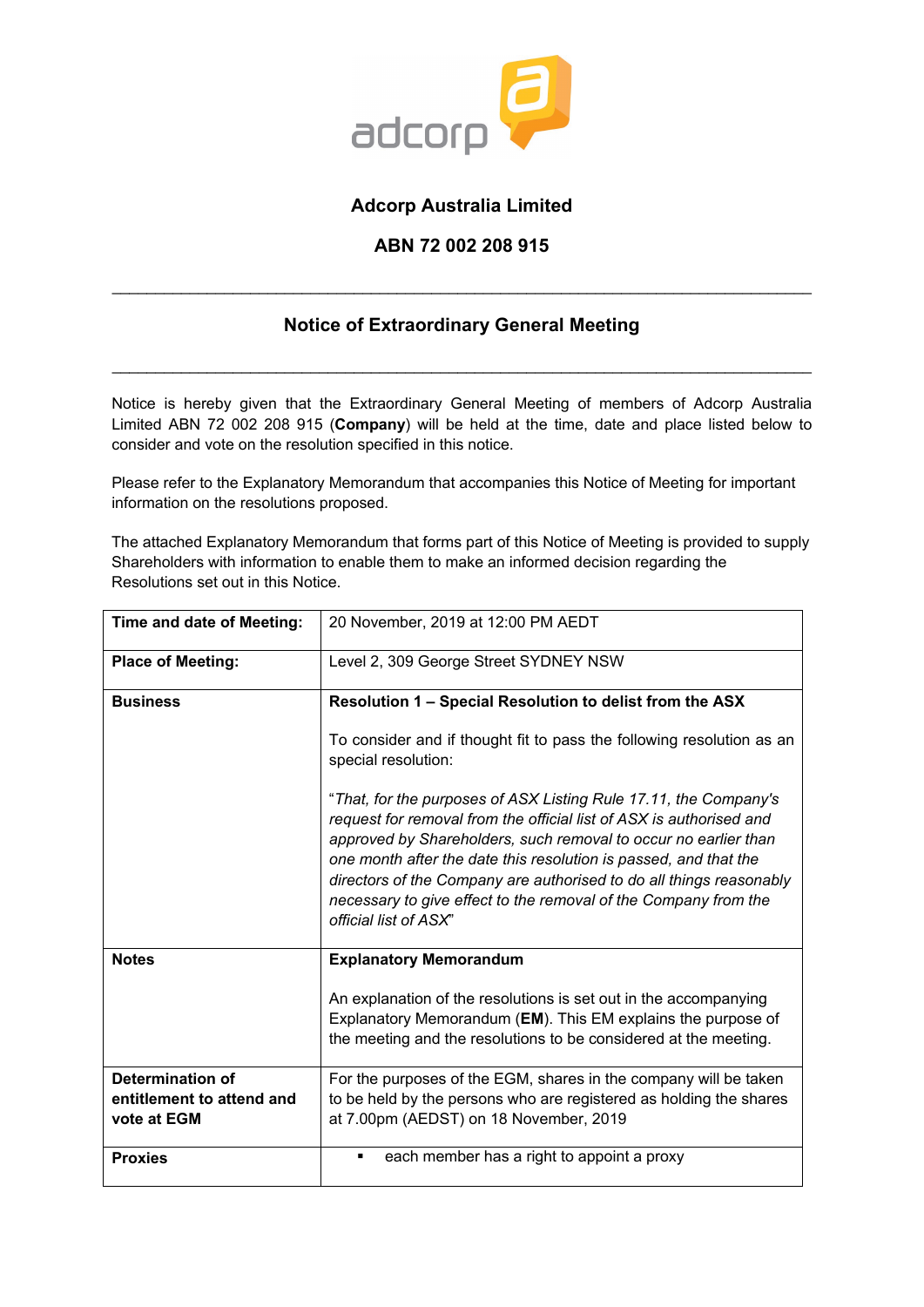|                                              | a proxy does not have to be a member of the Company                                                                                                                                                                                                                                                                                                                          |  |  |  |  |
|----------------------------------------------|------------------------------------------------------------------------------------------------------------------------------------------------------------------------------------------------------------------------------------------------------------------------------------------------------------------------------------------------------------------------------|--|--|--|--|
|                                              | a member who is entitled to cast 2 or more votes may<br>appoint 2 proxies and may specify the proportion of number<br>of votes each proxy is appointed to exercise. If such<br>apportionment is not made, each proxy may exercise half<br>of the member's voting rights. Neither proxy is entitled to<br>vote on a show of hands.                                            |  |  |  |  |
|                                              | the proxy form must be signed personally by the member<br>or his/her attorney, duly authorised in writing. If a proxy is<br>given by a corporation, the proxy must be executed in<br>accordance with its constitution or the Corporations Act<br>2001. In the case of joint members, this proxy must be<br>signed by each person personally or by an authorised<br>attorney. |  |  |  |  |
|                                              | if a proxy is executed by an attorney of a member, the<br>$\blacksquare$<br>original of the relevant power of attorney or a certified copy<br>of the power of attorney, if it has not already been noted by<br>the Company, must accompany the proxy form.                                                                                                                   |  |  |  |  |
|                                              | a form of proxy is attached to this notice of meeting.                                                                                                                                                                                                                                                                                                                       |  |  |  |  |
|                                              | effective,<br>be<br>proxies<br>must<br>received<br>be<br>to<br>by<br>Computershare Investor Services Pty Limited, GPO Box<br>242, Melbourne VIC 3001, Australia, facsimile (within<br>Australia) 1800 783 447 (outside Australia) 03 9473 2555<br>at least 48 hours before the time appointed for the meeting.                                                               |  |  |  |  |
|                                              |                                                                                                                                                                                                                                                                                                                                                                              |  |  |  |  |
| By order of the Board<br><b>David Franks</b> |                                                                                                                                                                                                                                                                                                                                                                              |  |  |  |  |
| <b>Company Secretary</b>                     |                                                                                                                                                                                                                                                                                                                                                                              |  |  |  |  |
|                                              |                                                                                                                                                                                                                                                                                                                                                                              |  |  |  |  |
| Dated: 17 October, 2019                      |                                                                                                                                                                                                                                                                                                                                                                              |  |  |  |  |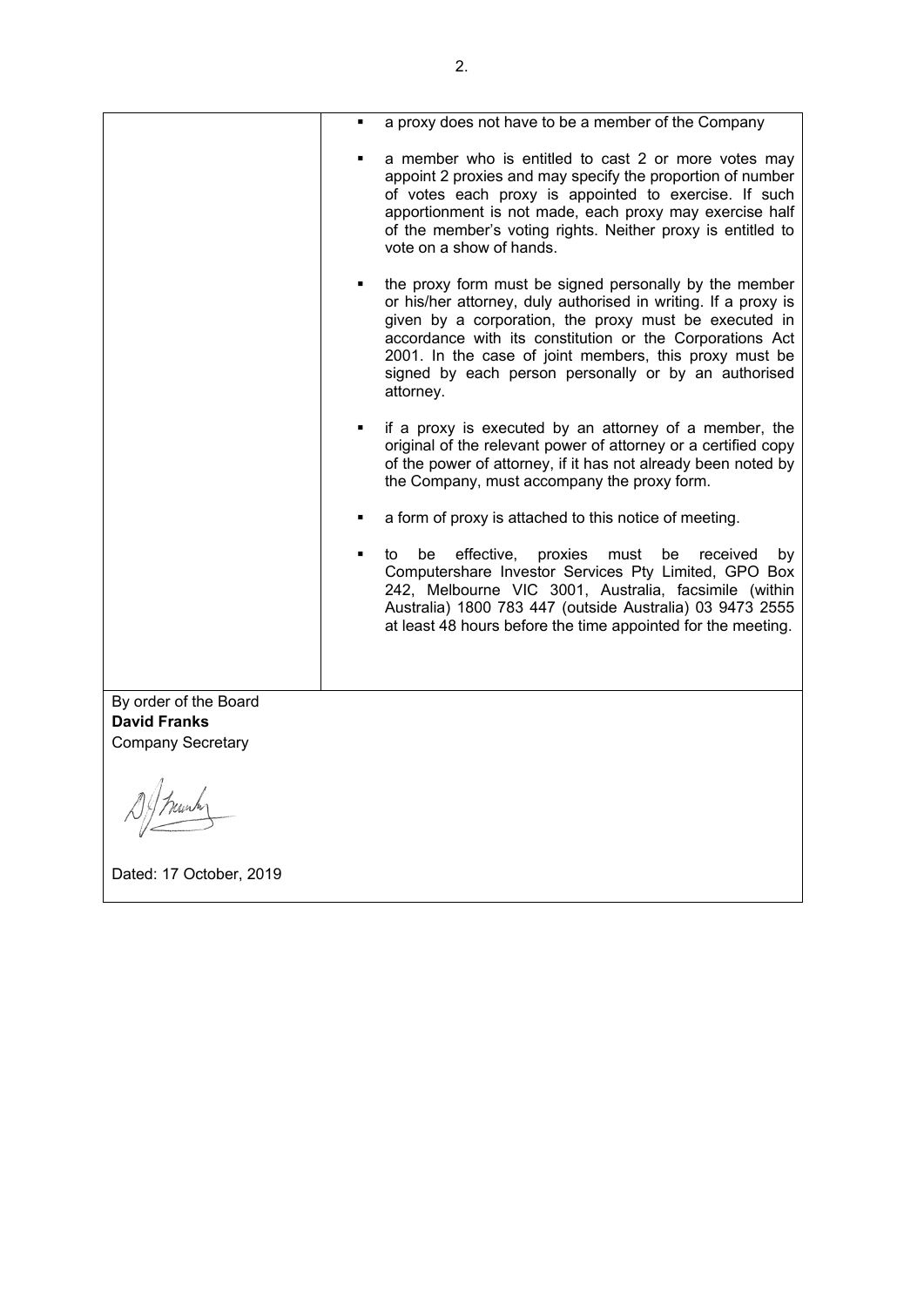

# **Adcorp Australia Limited**

## **ABN 72 002 208 915**

# **Explanatory Memorandum**

\_\_\_\_\_\_\_\_\_\_\_\_\_\_\_\_\_\_\_\_\_\_\_\_\_\_\_\_\_\_\_\_\_\_\_\_\_\_\_\_\_\_\_\_\_\_\_\_\_\_\_\_\_\_\_\_\_\_\_\_\_\_\_\_\_\_\_\_\_\_\_\_\_\_\_\_\_\_\_\_\_

\_\_\_\_\_\_\_\_\_\_\_\_\_\_\_\_\_\_\_\_\_\_\_\_\_\_\_\_\_\_\_\_\_\_\_\_\_\_\_\_\_\_\_\_\_\_\_\_\_\_\_\_\_\_\_\_\_\_\_\_\_\_\_\_\_\_\_\_\_\_\_\_\_\_\_\_\_\_\_\_

## **1. Introduction**

This Explanatory Memorandum contains important information in relation to the resolutions to be considered at the Extraordinary General Meeting (EGM) of Shareholders. This Explanatory Memorandum should be read in conjunction with the accompanying Notice of Extraordinary General Meeting.

You should read this Explanatory Memorandum in its entirety before making a decision on how to vote on the resolutions to be considered at the Extraordinary General Meeting.

The purpose of this Explanatory Memorandum is to:

- provide the Shareholders with information in relation to the resolution to be put to the EGM;
- provide such other information in relation to the resolutions as is prescribed by the Listing Rules and the Corporations Act.

## **2. Resolution 1 – Special Resolution to delist from the ASX**

*That, for the purposes of ASX Listing Rule 17.11, the Company's request for removal from the official list of ASX is authorised and approved by Shareholders, such removal to occur no earlier than one month after the date this resolution is passed and on a date to be decided by ASX, and that the directors of the Company are authorised to do all things reasonably necessary to give effect to the removal of the Company from the official list of ASX*.

## **2.1 Overview**

On 15 May 2019 ASX had given the Company the following in-principle advice decision which will apply on receipt of an application for the removal of the Company from the official list of ASX pursuant to listing rule 17.11:

ASX would be likely to remove the Company from the official list, on a date to be determined by ASX in consultation with the Company, subject to compliance with the following conditions.

- a) The Company's removal from the official list of ASX is approved by a special resolution of the ordinary shareholders of the Company.
- b) The notice of meeting seeking shareholder approval for the Company's removal from the official list must include a statement, in form and substance, satisfactory to ASX, setting out: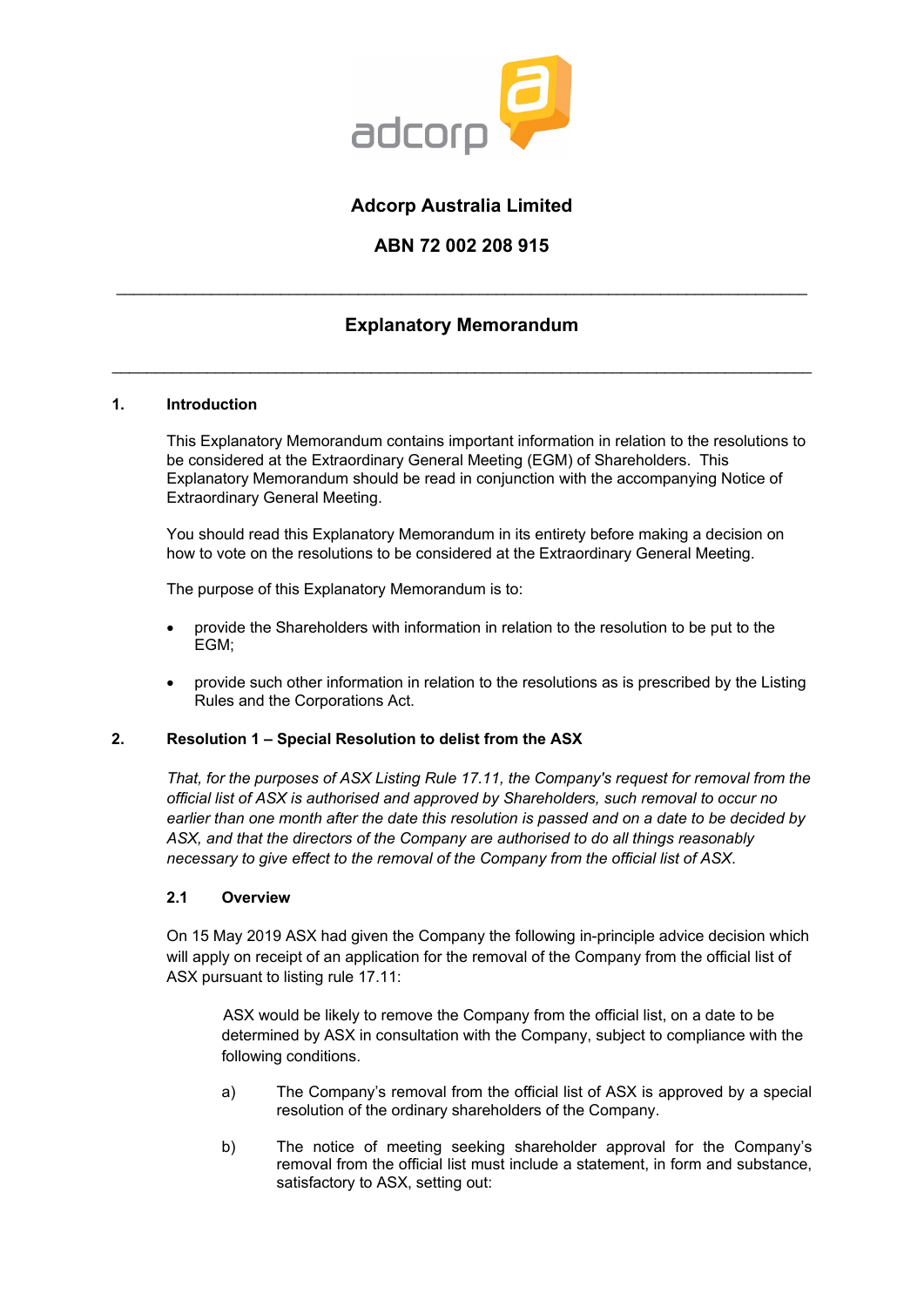- i. that the removal will take place no earlier than one month after approval is granted;
- ii. the time and date at which the Company will be removed from the ASX if that approval is given;
- iii. that if shareholders wish to sell their shares on ASX, they will need to do so before the Company is removed from the official list of ASX; and if they do not, details of the processes that will exist after the Company is removed from the official list to allow a shareholder to dispose of their holdings and how they can access those processes;
- iv. include, to ASX's satisfaction, information prescribed in section 2.11 of ASX Guidance Note 33; and
- c) The Company releases the full terms of this decision to the market upon making a formal application to ASX to remove the Company from the official list of ASX.

On 14 October, 2019, the Company applied to the ASX Limited ("ASX") for removal of the Company from the official list of the ASX ("Official List") under Listing Rule 17.11.

lf Shareholders approve Resolution 1, the Company will be removed from the Official List on or around 20 December 2019 (**Removal Date**). This Removal Date will be no earlier than one month after the date such Shareholder approval is obtained and not earlier than 20 December 2019.

| Dispatch of notice of EGM  | 21 October, 2019         |
|----------------------------|--------------------------|
| Date of EGM                | 20 November 2019         |
| Release of Results of EGM  | 20 November 2019         |
| Removal from Official List | 7.00pm 20 December, 2019 |

The indicative timetable for the proposed delisting is as follows:

If shareholders wish to sell their shares on ASX, they will need to do so before the Company is removed from the official list of ASX. Before the Removal Date, the shares may continue to be traded on the ASX. This will provide Shareholders who wish to sell their shares on ASX to exit the Company prior to the Removal Date should they not wish to remain Shareholders in the Company. There will be no processes in place after the Company is removed from the official list to allow a shareholder to dispose of their holdings.

The Company and the acquisition of Shares will continue to be subject to regulation under the Corporations Act and the Company's Constitution.

The proposed de-listing is considered by the Directors to be in the best interests of the Company for the reasons set out in this Explanatory Statement, particularly at section [2.2.](#page-4-0)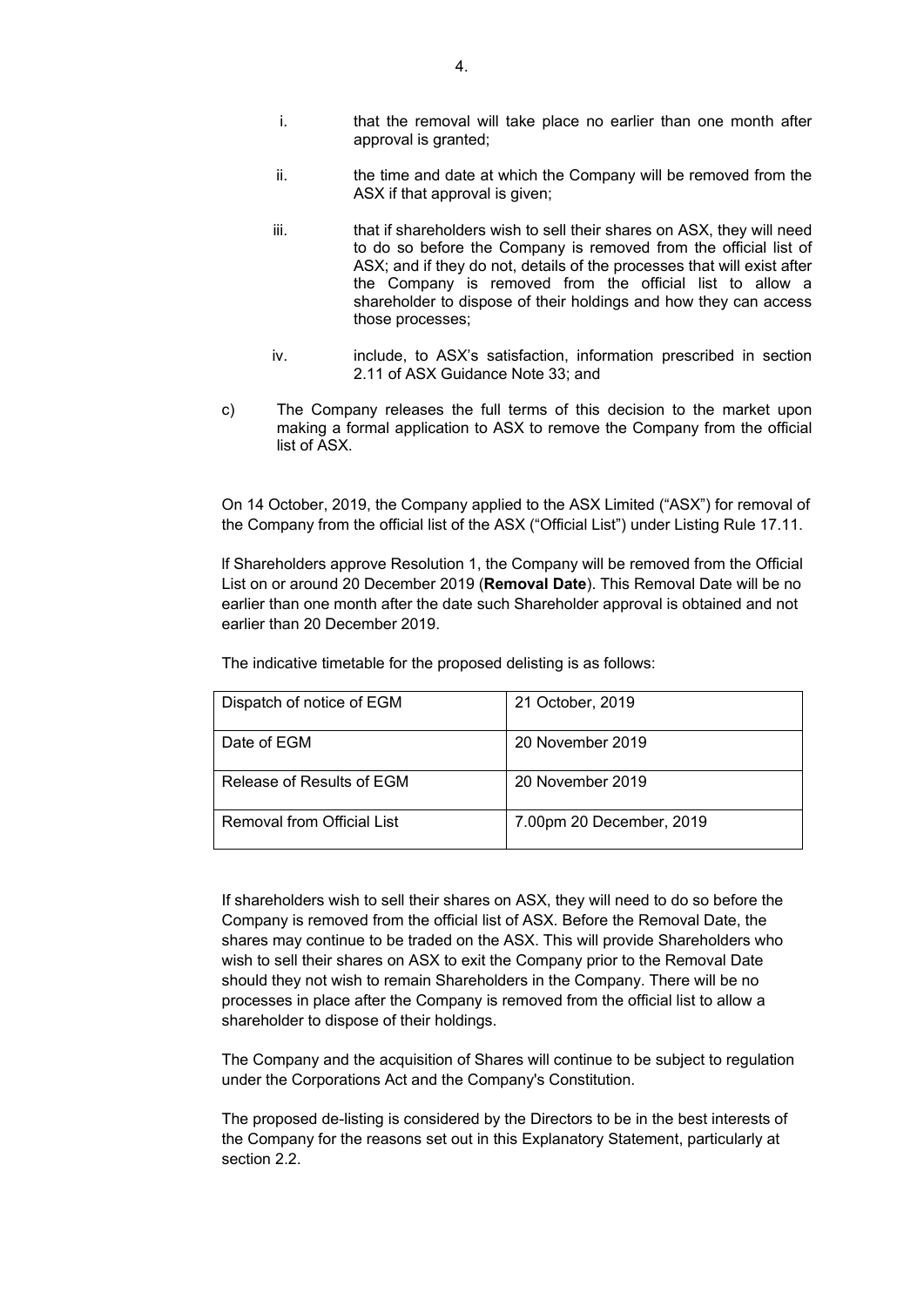The removal of the Company from the Official List may be perceived to have some disadvantages for Shareholders. Possible disadvantages are set out in of this Explanatory Statement.

The removal of the Company from the Official List will mean the Company is no longer subject to regulation under the ASX Listing Rules. The implications of this are described in section 2.9.

## <span id="page-4-0"></span>**2.2 Key reasons for seeking approval to delist**

- (a) **Listing and Related Costs**: Maintaining a stock exchange listing adds significant direct costs to AAU's business. The saving in ASX annual listing fee is estimated to be \$16,000. ln addition, there are indirect costs associated with the need to devote management time attending to matters relating to the listing, which could be directed elsewhere if AAU was unlisted.
- (b) **Level of Spread**: AAU currently has 156 shareholders of which only 75 hold a marketable parcel and 81 hold an unmarketable parcel with a total value of only \$8,310.01. Further there is presently a "90% holder" of the ordinary securities of AAU within the meaning of s. 664A of the *Corporations Act, 2001* ("**Act**"). Therefore there is insufficient spread for an orderly and liquid market. AAU will not be taking any action to increase the spread so there will always be insufficient spread for an orderly and liquid market.
- (c) **Negative assets**: The net tangible assets as at 31 December 2018 are a negative \$0.33 per ordinary security.
- (d) **Dependency on financial support of major shareholder**: AAU is totally dependent on the financial support of entities associated with Ian Rodwell who is the Chairman of AAU. As disclosed to the ASX, AAU is, and has been for a considerable time, operating on a cash flow negative basis. It made a loss before income tax (expense) benefit of \$849,772 for the half year ended 31 December 2018 following a loss before income tax (expense) benefit of \$2,084,743 for the income year ended 30 June 2018.

Further as disclosed to the ASX, Millennium Company Pty Ltd ACN 169 798 798 atf The Rodwell (New Millennium) Trust ABN 85 487 686 508 ("**Lender**") which is an entity associated with the 90% holder and Chairperson Ian Rodwell, has had to advance monies from time to time and extend the repayment date to fund AAU's operations. At present total of \$2,600,000 has been advanced to AAU to enable it to continue to operate which is repayable on 31 August, 2020.

(e) **Lack of support by other shareholders**: As announced to the ASX, a fully underwritten renounceable pro rate entitlement offer was undertaken by AAU in September/October 2018. Despite the attractive offer, there was little interest from security holders. Of the 194,213,932 applications received, only 7,613,196 of those applications were from shareholders other than MCO Nominees Pty Ltd which was the major security holder and underwriter of the issue. There is therefore almost nil shareholder support for AAU. Any further fundraising from shareholders will be a waste of time and costs. This is also illustrated by a lack of attendance either in person or by proxy by security holders at the Annual General Meeting of AAU apart from interests associated with the major shareholder.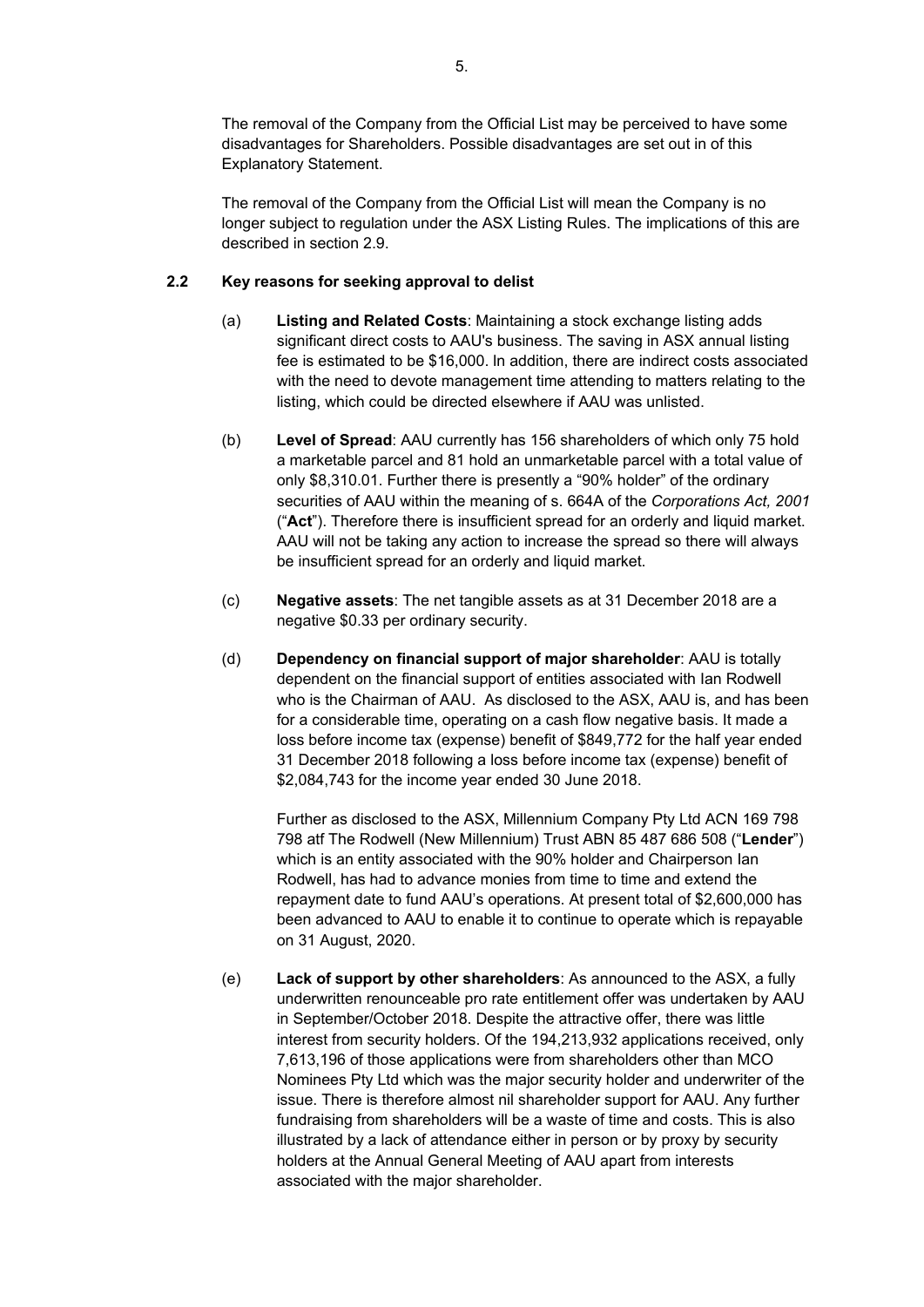(f) **Need to restructure**: Given AAU's current financial circumstances, the only way that AAU can survive long term is for it to restructure. This necessitates that AAU delist and convert to a proprietary company where any restructure options are subject to lesser regulatory involvement and therefore can achieve a favourable result for shareholders in a more efficacious and timely manner.

## **2.3 Potential disadvantages of de-listing**

- (a) Shareholders ability to sell Shares and realise their investment in the Company may be diminished. As Shares will no longer be traded on ASX, the liquidity of Shares will be directly affected and may be further diminished.
- (b) The fact the Company is no longer listed may lead to a perception that the Company's Shares are less valuable. lnvestors may generally apply a higher valuation to securities of a company that is listed on a recognised exchange.
- (c) lf the Company is de-listed, it will have a more limited means by which it can raise capital by the issue of securities. Generally speaking, an unlisted company does not have the ability to raise capital from the issue of securities by means of limited disclosure fundraising documents. Therefore, the main means for the Company (as an unlisted company) to raise equity funds will be by way of an offer of securities pursuant to a full form prospectus or by way of placement to sophisticated and other investors who do not require a prospectus. Balanced against this is that the Company is reliant upon the financial support of an entity associated with the Chairman Ian Rodwell and the "90% holder" through loan funding.
- (d) lf the Company is removed from the Official List, various requirements of the ASX Listing Rules will no longer apply to the Company. The reduction of obligations associated with a listing on ASX may include relief from some reporting and disclosure requirements, removal of restrictions on the issue of Shares by the Company, requirements concerning significant changes to the Company's activities and relief from requirements to address ASX Corporate Governance Principles and Recommendations. The absence of continued restrictions in these areas may be perceived to be a disadvantage to some Shareholders, particularly minority Shareholders.
- (e) lf the Company is de-listed its ability to conduct any buy-back of Shares will be more limited as it will not be able to buy-back Shares on market. The Company will, however, still be able to conduct an off-market buy back should that be considered appropriate.
- (f) If the number of Shareholders is reduced to no more than 50 non-employee Shareholders it is the intention of the Board to put a resolution to the Shareholders to convert the company to a proprietary limited company which will not be subject to continuous disclosure provisions. The financial statements will not be required to be audited unless specifically required by a provision of the Corporations Act, 2001.

## **2.4 Effect of delisting on control of the Company**

The Company is already subject to the control of the "90% holder". Delisting will not affect this current control.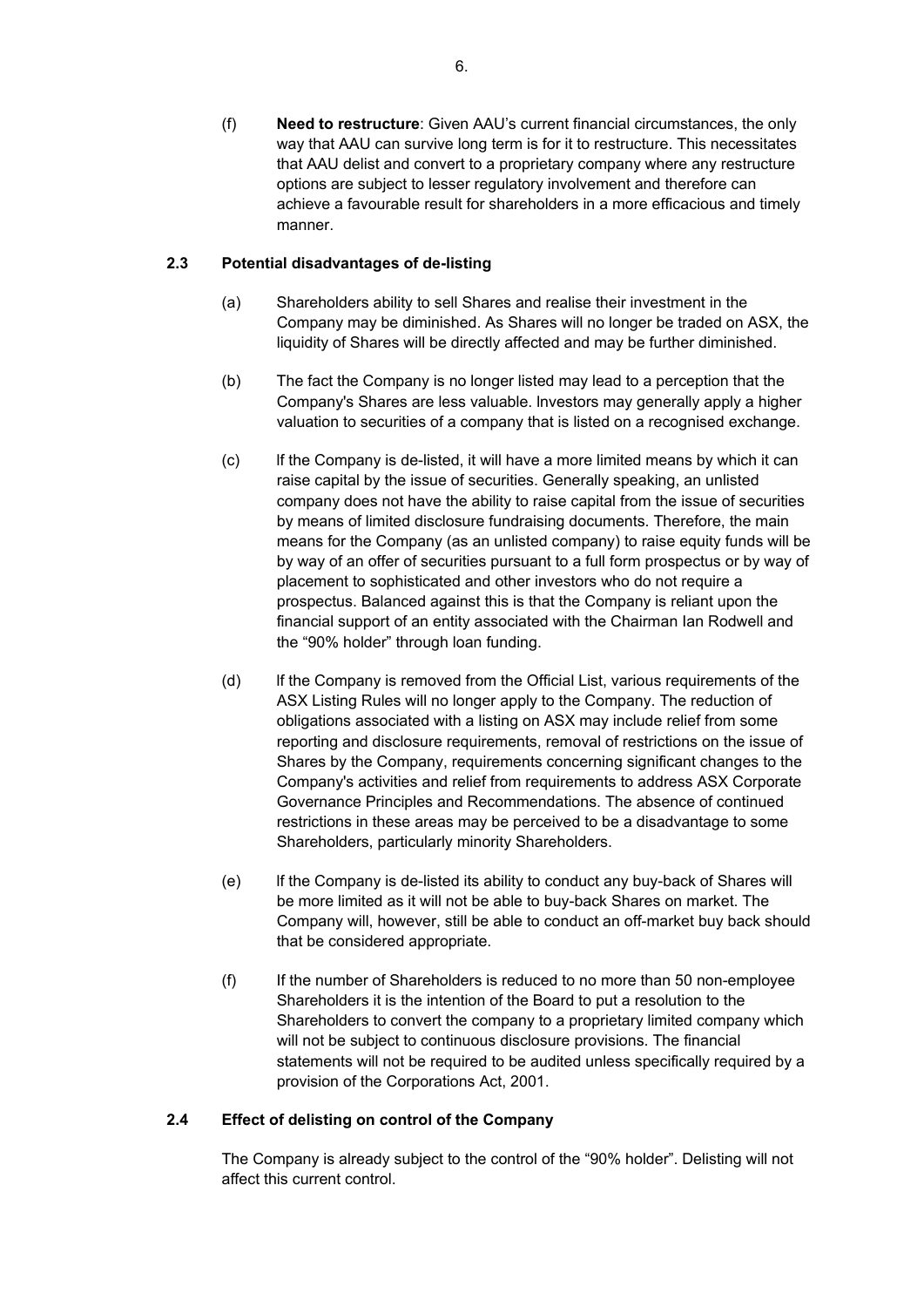#### **2.5 Effect on Business**

Following the delisting the Company will be conducting its business as usual and the Company has no intention of changing its activities in the near term.

#### **2.6 Effect on financial position**

The proposed delisting is not expected to have any adverse effect on the financial position of the Company and is expected to result on savings in annual listing fees and other registry and trading fees.

## **2.7 Effect on corporate governance policies and procedures**

The Company anticipates that following de-listing it would amend its corporate governance policies and procedures which were specific to the requirements of ASX. This would include, for example, amending the share trading policy so as no longer to refer to the "blackout" periods which applied in accordance with the requirements of ASX.

If the Company remains a public company it will be subject to continuous disclosure obligations, corporate governance policies and procedures will be retained or adapted consistent with the Company's unlisted status.

However. if the number of Shareholders is reduced to no more than 50 non-employee Shareholders it is the intention of the Board to put a resolution to the Shareholders to convert the company to a proprietary limited company which will not be subject to continuous disclosure provisions.

#### **2.8 Effect on Share liquidity and ability to sell**

lf the Company is de-listed from ASX, there will no longer be an ASX market for Shares and there will be no readily available indicator of "market price " for the Company's Shares. This means that the market for the Company's securities is expected to be illiquid and Shareholders will be responsible for finding a purchaser for their Shares should they wish to dispose of them.

The Company will maintain its ASX listing for one month after any resolution to approve the de-listing so as to facilitate the exit of those shareholders who do not wish to remain shareholders in an un-listed company.

Once delisted there will be no active market available in which Shareholders may dispose of their shares.

#### **2.9 Cessation of regulation under ASX Listing Rules**

As a result of de-listing, the Company will no longer be subject to various requirements of the Listing Rules. However, the Company as long as it remains a public company will still be required to lodge annual and half-yearly reports and financial statements under the Corporations Act.

Changes in capital and new issues exceeding 15% of capital the Company will no longer be required under Listing Rule 7.1 to obtain prior approval of shareholders for an issue of equity securities if the equity securities will, when aggregated with the ordinary securities issued by a company during the previous 12 months, exceed 15%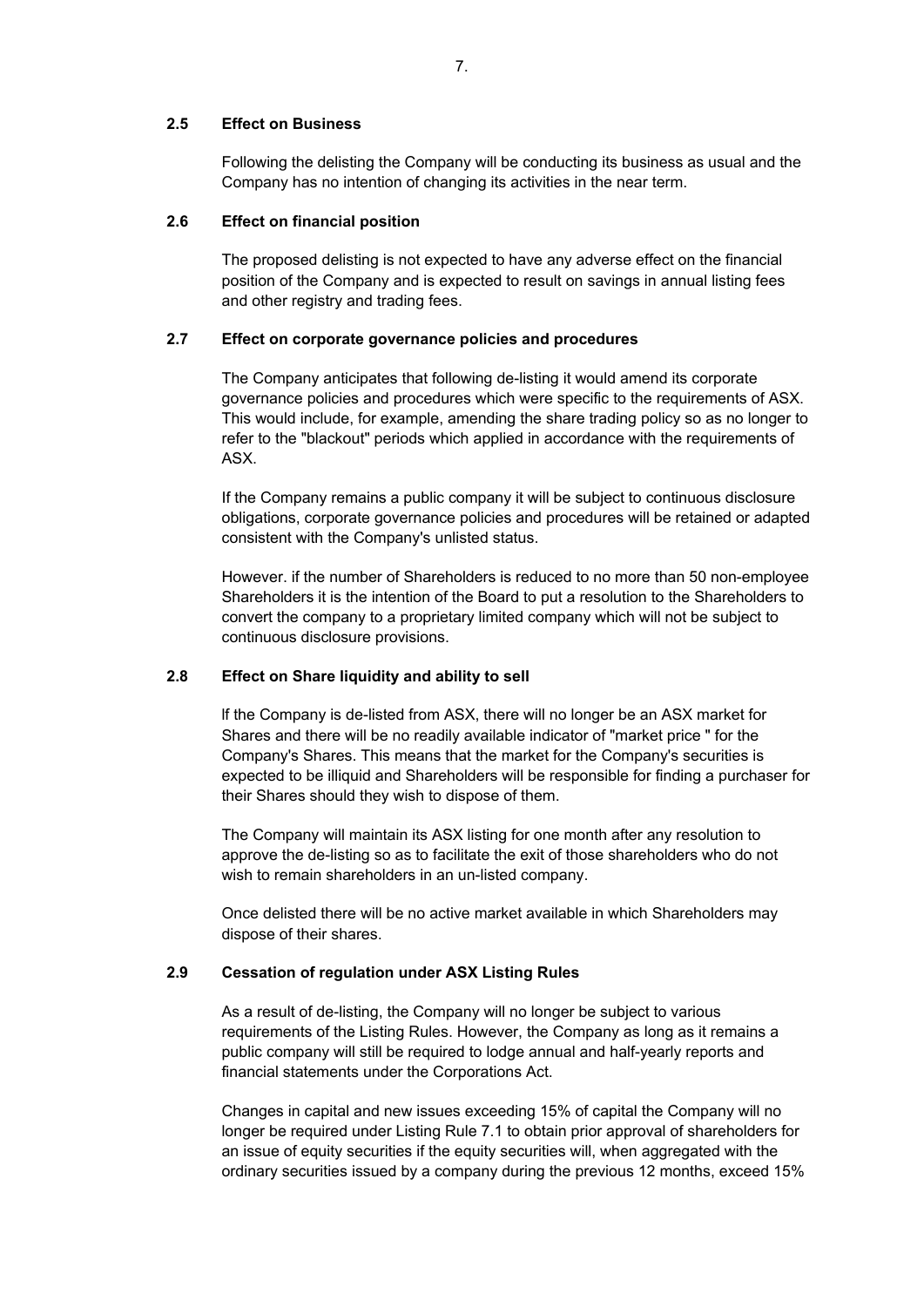of the number of ordinary securities on issue at the commencement of that 12 month period.

The Company will not be required to seek shareholder approval of transactions for the acquisition from or disposal to directors, other related parties and shareholders holding 10% or more of Company Shares under Listing Rule 10.1 or to seek prior shareholder approval for the issue of shares to directors and other related parties under Listing Rule 10.11. The Company will while it remains a public company however still be subject to regulation under Part 2E of the Corporations Act which generally requires shareholder approval for the provision of any financial benefit to a director or other related party subject to certain exceptions.

Significant transactions the Company will not be subject to regulation under Listing Rule 11.1 (change of nature or scale of activities) and Listing Rule 11.2 (change of main undertaking) which generally require shareholder approval of significant changes to the Company's assets, undertakings or activities in certain circumstances. The Company has no present intention of changing its activities or disposing of any major asset.

#### **2.10 Continued regulation under the Corporations Act and the Constitution**

Shareholders who remain on the Company's register after the removal of the Company from the Official List will retain the protections afforded to them under the Corporations Act and the Company's Constitution. Removal of the Company from the Official List will not result in any diminution of the protection for minority shareholders afforded by the Corporations Act, for the following reasons:

- (a) the Company will, while it remains a public company, still be required to lodge annual audited and half-yearly financial statements in accordance with the requirements of the Corporations Act although if it converts to a proprietary company it will not have to do so;
- (b) while the Company has 100 or more Shareholders, the Company will still be required to give continuous disclosure of material matters in accordance with the Corporations Act by filing notices with ASIC under section 675 of the Corporations Act.

#### **2.11 Continuous disclosure requirements**

Following the de-listing, while the Company has more than 100 shareholders, as an unlisted disclosing entity, the Company's securities will be classified as unlisted Enhanced Disclosure ('ED') securities under the Corporations Act, and the Company will be obliged to lodge with ASIC as soon as practicable information material to the price or value of its Shares.

Therefore, although the Company will not be subject to the continuous disclosure requirements of the ASX Listing Rules, the Company will still be required to give continuous disclosure of material information under the Corporations Act. The Company would no longer lodge announcements of material information with ASX or another market operator but information lodged with ASIC will be available from ASIC.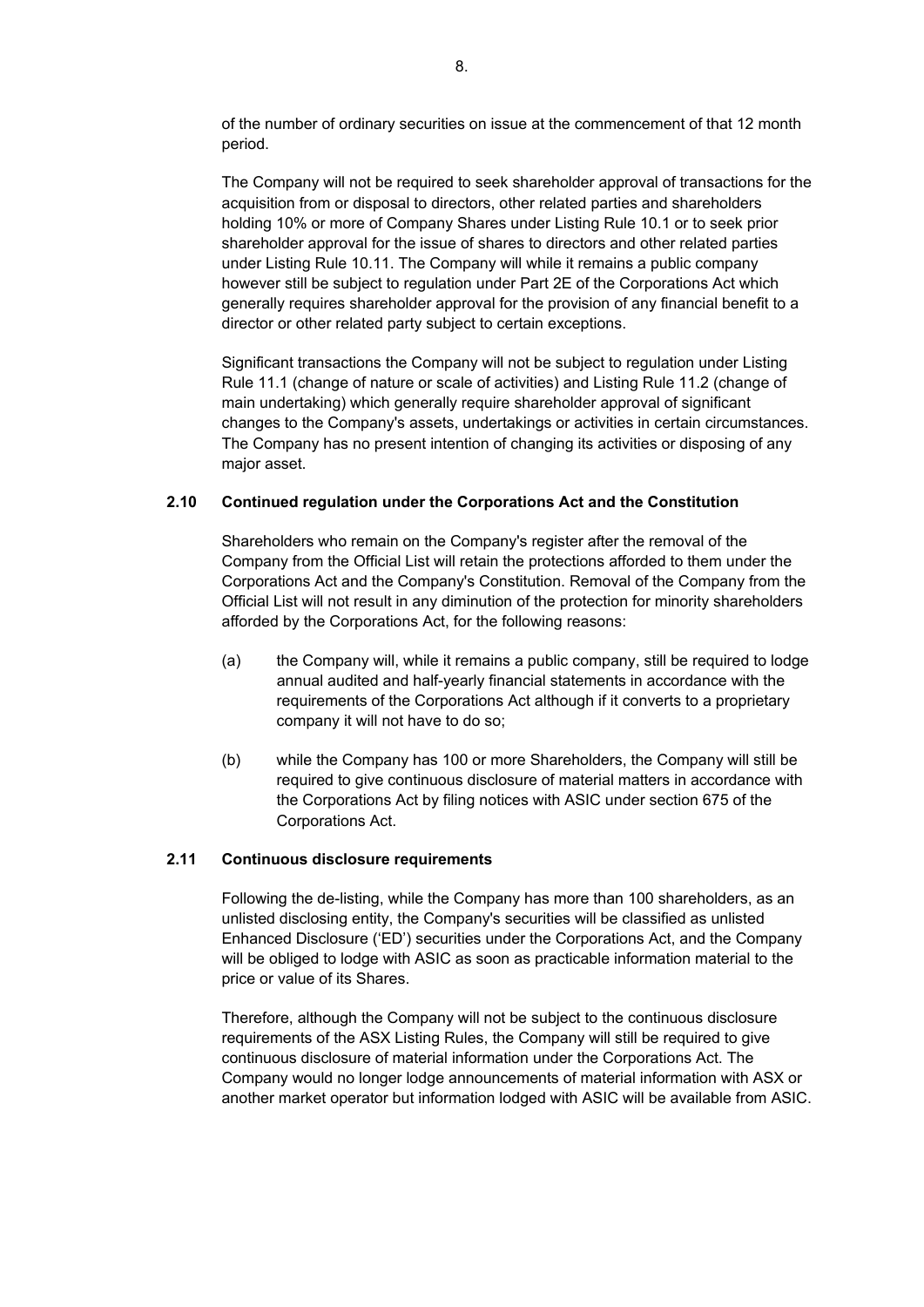## **2.12 Corporate Governance**

The Company anticipates that following de-listing it will amend its corporate governance policies and procedures which were specific to the requirements of ASX. This would include, for example, amending the share trading policy so as no longer to refer to the "blackout" periods which applied in accordance with the requirements of ASX. However, while the Company remains a public company it will continue to be subject to continuous disclosure obligations, corporate governance policies and procedures will be retained and adapted consistent with the Company's unlisted status.

## **2.13 Shareholder remedies**

A security holder may take action pursuant to Part 2F.1 of the Corporations Act if:

- (a) the conduct of a company's affairs; or
- (b) an actual or proposed act or omission by or on behalf of a company; or
- (c) a resolution, or a proposed resolution, of members or a class of members of a company;

is either:

- (d) contrary to the interests of the members as a whole; or
- (e) oppressive to, unfairly prejudicial to, or unfairly discriminatory against, a member or members whether in that capacity or in any other capacity.

The Takeovers Panel also may take action if they consider the removal from the official list if the removal involves "unacceptable circumstances".

#### **2.14 Recommendation of Directors**

The Board unanimously recommends Shareholders approve Resolution 1 for the reasons set out in this Explanatory Statement.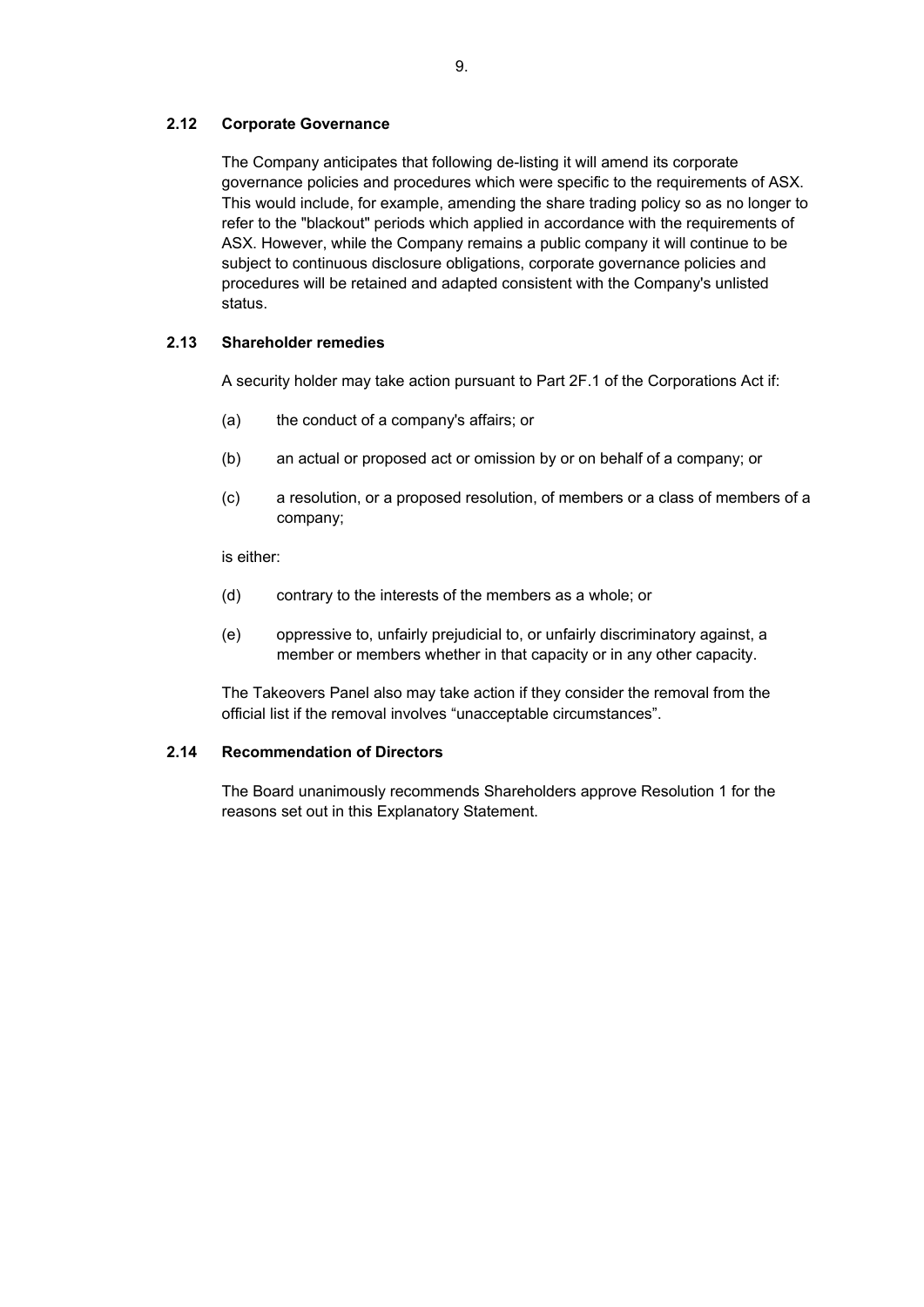

# **Need assistance?**



**Phone:** 1300 850 505 (within Australia) +61 3 9415 4000 (outside Australia)

**Online:** www.investorcentre.com/contact

AAU MR SAM SAMPLE FLAT 123 123 SAMPLE STREET THE SAMPLE HILL SAMPLE ESTATE SAMPLEVILLE VIC 3030



## **YOUR VOTE IS IMPORTANT**

For your proxy appointment to be effective it must be received by **12:00 pm (AEDT) on Monday, 18 November 2019.**

# **Proxy Form**

\*<br>\* London<br>Timografia

## **How to Vote on Items of Business Lodge your Proxy Form:**

All your securities will be voted in accordance with your directions.

#### **APPOINTMENT OF PROXY**

**Voting 100% of your holding:** Direct your proxy how to vote by marking one of the boxes opposite each item of business. If you do not mark a box your proxy may vote or abstain as they choose (to the extent permitted by law). If you mark more than one box on an item your vote will be invalid on that item.

**Voting a portion of your holding:** Indicate a portion of your voting rights by inserting the percentage or number of securities you wish to vote in the For, Against or Abstain box or boxes. The sum of the votes cast must not exceed your voting entitlement or 100%.

**Appointing a second proxy:** You are entitled to appoint up to two proxies to attend the meeting and vote on a poll. If you appoint two proxies you must specify the percentage of votes or number of securities for each proxy, otherwise each proxy may exercise half of the votes. When appointing a second proxy write both names and the percentage of votes or number of securities for each in Step 1 overleaf.

**A proxy need not be a securityholder of the Company.**

#### **SIGNING INSTRUCTIONS FOR POSTAL FORMS**

**Individual:** Where the holding is in one name, the securityholder must sign.

**Joint Holding:** Where the holding is in more than one name, all of the securityholders should sign.

**Power of Attorney:** If you have not already lodged the Power of Attorney with the registry, please attach a certified photocopy of the Power of Attorney to this form when you return it.

**Companies:** Where the company has a Sole Director who is also the Sole Company Secretary, this form must be signed by that person. If the company (pursuant to section 204A of the Corporations Act 2001) does not have a Company Secretary, a Sole Director can also sign alone. Otherwise this form must be signed by a Director jointly with either another Director or a Company Secretary. Please sign in the appropriate place to indicate the office held. Delete titles as applicable.

#### **ATTENDING THE MEETING**

**If you are attending in person, please bring this form with you to assist registration.**

#### **Corporate Representative**

If a representative of a corporate securityholder or proxy is to attend the meeting you will need to provide the appropriate "Appointment of Corporate Representative" prior to admission. A form may be obtained from Computershare or online at www.investorcentre.com under the help tab, "Printable Forms".

**XX**

#### **Online:**

Lodge your vote online at www.investorvote.com.au using your secure access information or use your mobile device to scan the personalised QR code.

Your secure access information is



**SRN/HIN: I9999999999 Control Number: 999999 PIN: 99999**

For Intermediary Online subscribers (custodians) go to www.intermediaryonline.com

**By Mail:**

Computershare Investor Services Pty Limited GPO Box 242 Melbourne VIC 3001 Australia

**By Fax:**

1800 783 447 within Australia or +61 3 9473 2555 outside Australia



**PLEASE NOTE:** For security reasons it is important that you keep your SRN/HIN confidential.